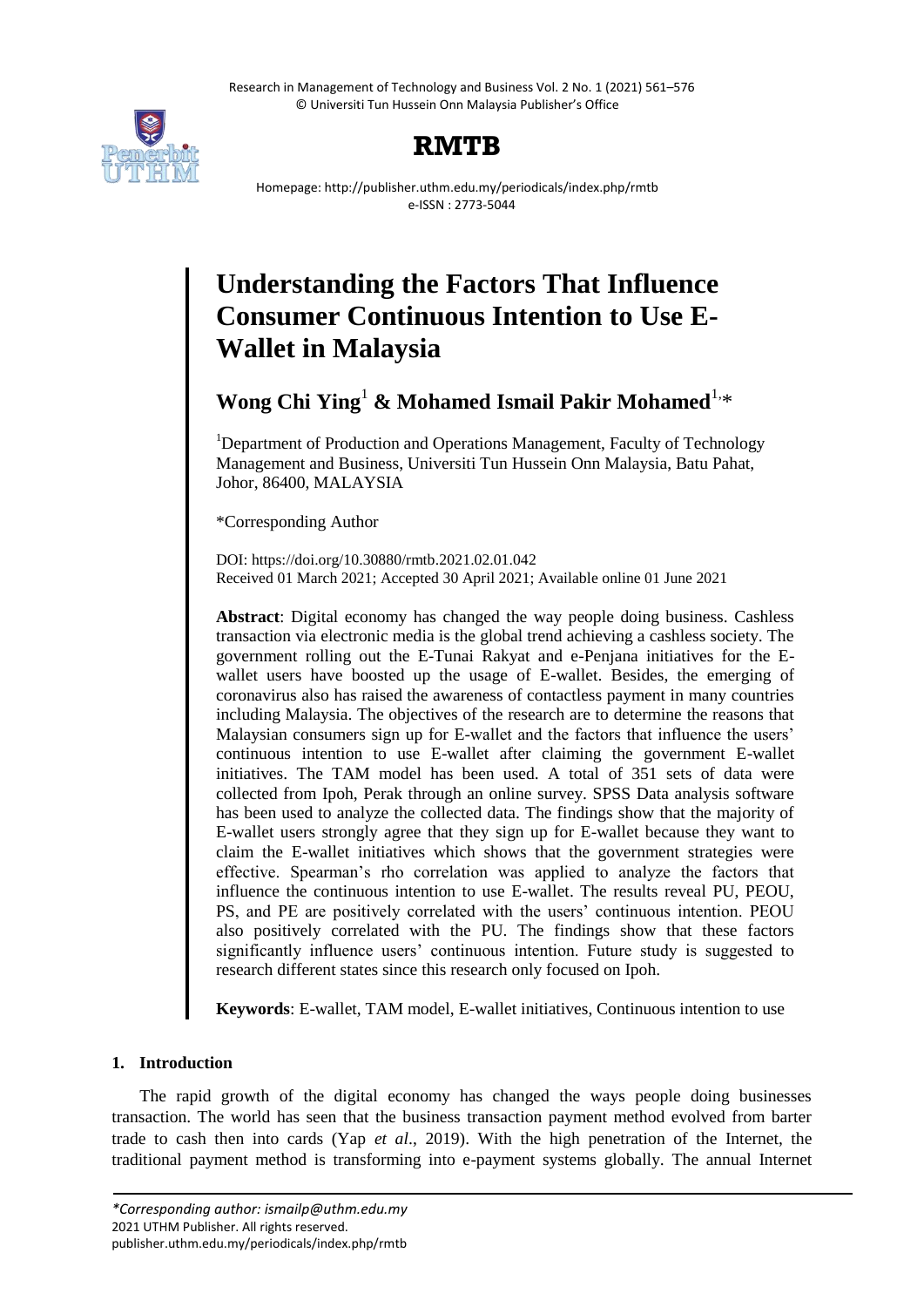Users Survey (IUS) results also documented that there was a significant increase in the percentage of Internet users at the national level, which is from 76.9% in 2016 to 87.4% in 2018 (MCMC, 2018).

In recent years, mobile phones have become the greatest influencer in human lives comparing to other technologies (Jack *et al*., 2011). According to Deloitte (2016), the digital economy consists of businesses using smart devices, like e-commerce websites, mobile payments, mobile apps, etc. Mobile wallet usage is also gaining popularity in many countries. Generally, a mobile wall*et al*so called an Ewallet which is an electronic payment system and can replace the physical wallet. An E-wallet is an application that downloads from the app store or play store on the mobile phone. It can be used to make transactions, receive and transfer funds, and top-up money via the E-wallet mobile app (Kotecha, 2018).

The world is moving into a cashless society. The fast-developing of mobile payment is the countries including China and India. These countries have high adoption level of mobile wallets in their market. Malaysia is still behind these countries. The United Nations Statistics Division reported that most of the consumers aged between 15-64 years old which at 65.4% are still using physical cash in Malaysia. This shows that the current payment methods commonly still using are cash, cards, internet banking, and cheques in Malaysia (Andrew *et al*., 2019).

In 2015, the global attitude survey directed by the PEW research center also reported there was 65% of young adults owning a mobile phone in Malaysia. This shows that Malaysia has a high amount of mobile phone users comparing to the average of mobile phone users in Asia-pacific countries which is documented as 37% in general (Poushter *et al*., 2016). This shows that there is a great potential for consumers in the digital wallet market in Malaysia. Also, our Malaysian government has implemented many strategies for E-wallet adoption to move towards a cashless society.

## 1.1 Research Background

The E-wallet revolution has greatly affected the mode of business, financial markets, and payment system in Malaysia. In contrast to cash or card payment, digital payment is fast and secured for consumers as contactless connectivity can be more efficient (Kasavana, 2008). The adoption of an Ewallet among Malaysia's small medium-sized enterprises (SME) could boost contribution to the nation"s income, improve competitiveness locally and globally and help the growth of the digital economy in Malaysia (Bernama, 2020; Chern *et al*., 2018). In 2020, the Bank Negara Malaysia (BNM) allocated RM 450 million from the 2020 Budget to launch the e-Tunai Rakyat initiatives for E-wallet users to boost E-wallet usage. Public reaction was overwhelming to the E-Tunai Rakyat with a total of 2.9 million applications approved just 5 days after it was launched (Abas, 2020; Augustin, 2020).

Unfortunately, a global pandemic as known as COVID-19 started to appear in Malaysia in the same year and the local cases increased drastically day-by-day. To contain the pandemic, in March 2020, the Malaysian government-enforced Movement under Control Order (MCO) where people are advised to practice social distancing and avoid contact between individuals (Bavel *et al*., 2020; Birruntha, 2020; Tesini, 2020; The Star, 2020b). The fear of coronavirus has forced a dramatic change in how people work and interact. The business models are moving from physical to online spaces and promoting contactless transactions to prevent infection. Hence, the awareness of digital payment and E-wallet usage have significant growth during the pandemic (Bavel *et al*., 2020; The Star, 2020b).

Then, the government launched the second initiative which is e-Penjana during the MCO period. The initiative aimed to foster the economy by encouraging consumer spending in Malaysia. The implementation of the initiatives again boosting up E-wallet usage in Malaysia (Birruntha, May 2020). This is a big step towards a cashless society. However, the continuous intention among E-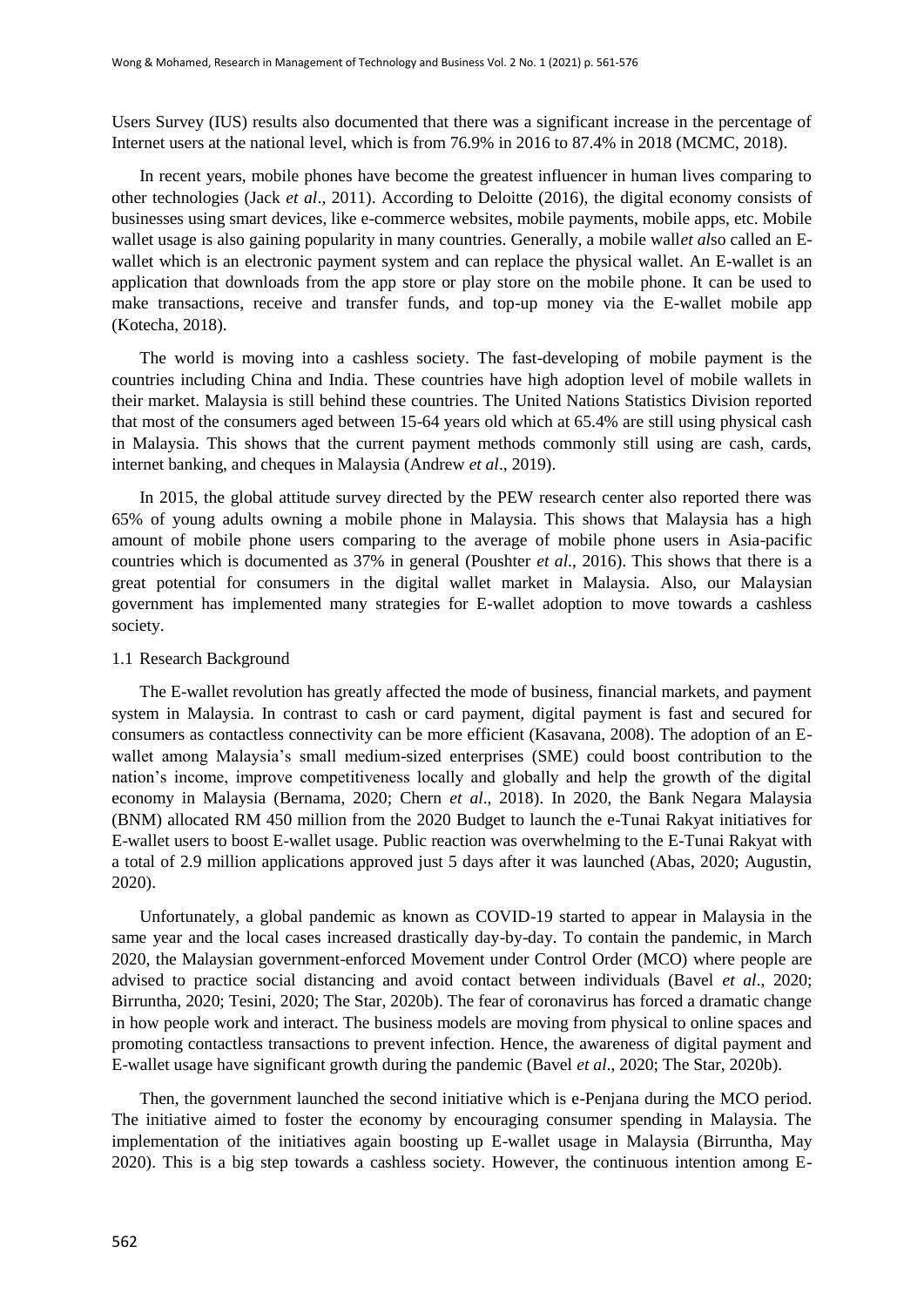wallet users is important in the digital wallet market as the government aimed a long-term E-wallet usage in Malaysia.

#### *(a) E-Tunai Rakyat Initiative*

From January 15 to March 14, 2020, the Malaysian government implemented the RM 450 million e-Tunai Rakyat initiative to stimulate E-wallet usage in Malaysia. Malaysians aged 18 years old above and earned less than RM 100, 000 per year are eligible to claim free RM 30 via e-Tunai Rakyat. There are three E-wallet players, Touch "n Go, Boost, and Grab-Pay, from the total of 42 non-bank e-money issuers who participated in this program to roll out the RM 450 million issued by Bank Negara Malaysia (BNM). Malaysians who are eligible can claim their RM 30 e-Tunai from one of the three E-wallet players through register as E-wallet users (Tariq, 2020; The Star, 2020a).

As a result, all three e-wallet providers reported a surge in new users as many signed up to claim the hand-out, as well as other bonuses linked with the initiative. TnG recorded 10 times increase in users (7.3 million subscribers in total). Boost also recorded 25 times increase in average daily user registration rate on the first day of the initiative as well as Grab-Pay documented its E-wallet had a six-fold increase in users, claiming some who used cash previously had switched to E-wallet (Tariq, 2020).

On the first day of the E-Tunai initiative, it is reported that over RM 10 million were spent by 32,000 approved e-Tunai Rakyat applicants where the majority of spending was on groceries, telecommunication, transportation, and foods (Tariq, 2020; The Star, 2020b).

#### *(b) E-Penjana Initiative*

According to the Ministry of Finance Malaysia, the E-Penjana is an initiative under the Short-Term Economic Recovery Plan (PENJANA) in Malaysia. The initiative purposed to encourage consumer spending and instill safety practices through contactless payment and assist the public health authorities to facilitate contact tracing for Covid-19 through the MySejahtera application. Starting from 31 July to 24 September 2020, the Government provides RM 50 e Penjana credits for Malaysia consumers who with an income of less than RM 100, 000 annually are eligible to claim the credits. The participated E-wallet players to roll out the E-Penjana credits include Boost, Touch "n Go, and GrabPay (PENJANA, 2020).

#### 1.2 Problem Statements

The E-wallet payment gateway is cost-saving and convenient as the transformation of E-Payables from paper cheques into electronic payment reduced the usage of many aspects of account payable (Bank of America, 2014). The developing of E-wallet aims to provide security and convenience system (Singh *et al*., 2017). However, the previous studies documented the cases of information violation cases were rising due to a lack of knowledge regarding information protection among users (Karim *et al*. 2020). Young generations are also concerned about fraud, data theft, and stealing that will occur while using the E-wallet system (Yap *et al*., 2019).

Nevertheless, E-wallet usage was growing rapidly during the implementation of BNM initiatives in 2020. The influences of the COVID-19 pandemic also the reasons for leading the world to a cashless society with no exception. As people are resisting using physical cash and card due to social distance. At this time, contactless payment is critical during this pandemic that happened in Malaysia (The Star, April 2020b).

The rolled-out incentives and the COVID-19 pandemic caused Malaysian consumers to start using E-wallet to conduct payment. However, there is a concern of digital wallet which is internet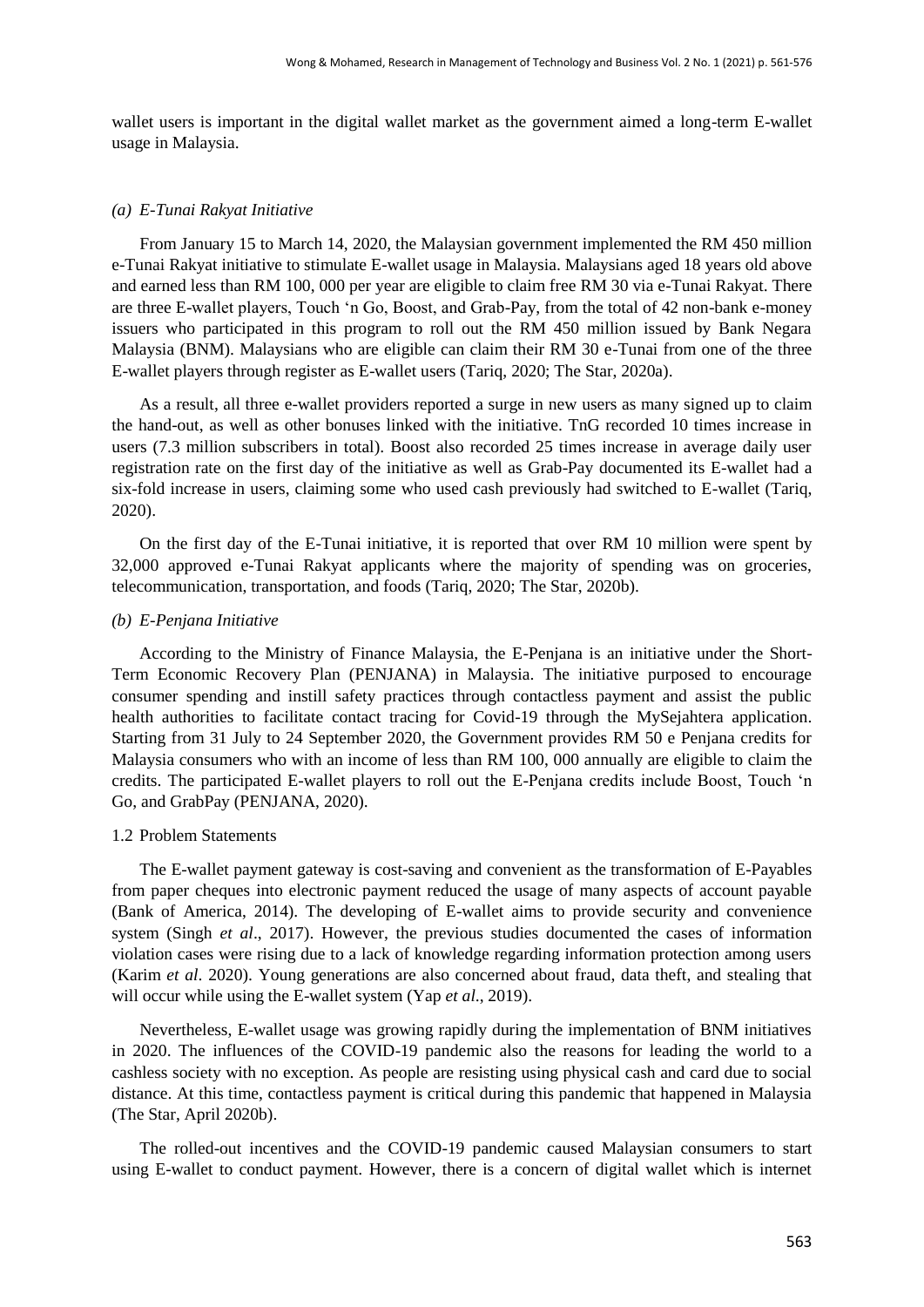access. Digital wallet is fast and reliable when there is strong internet access (Akhila, 2018). In contrast, poor internet penetration and lack of knowledge to use e-Payment services are the challenges toward the growth of digital wallet payment systems (Singh, 2017a). Thus, the limitation of the internet network will become hinder the E-wallet payment system.

The effectiveness of E-wallet initiatives could be affected by the limitation of internet access and also a lack of knowledge on new technologies in rural communities. This is because people living in rural areas with weak internet coverage it difficult to access the E-wallet system and ended up left behind from the E-wallet system. As Malaysia aimed to go cashless, the government needs to construct more strategies to boost the usage of E-wallet in rural areas also.

In a nutshell, the research concerned about the digital payment industry might be a short period trend in Malaysia (Bagla *et al*., 2018). This is because the past studies found that the majority of consumers in Malaysia are still using cash (Nizam *et al*., 2018). Therefore, the research purposes to find out what are the reasons that Malaysian consumer sign up for E-wallet and also what are the factors that influence the users" continuous intention to use E-wallet after claiming the E-wallet initiatives.

#### 1.3 Research Questions

- (i) What are the reasons that Malaysian consumers sign up for E-wallet?
- (ii) What are the factors that influence users" continuous intention to use E-wallet after claiming the government E-wallet initiatives?

## 1.4 Research Objectives

- (i) To determine the reasons that Malaysian consumers sign up for E-wallet.
- (ii) To determine the factors that influence users" continuous intention to use E-wallet after claiming the government E-wallet initiatives.

#### 1.5 Scope of the Study

The research area focused on Ipoh which is the capital city of the state of Perak in Malaysia. The current population in Ipoh is 814, 000 in 2020 (Macrotrends, 2020). At present, there are fewer studies that have researched Ipoh, Perak. It is important to understand the current situation of the Ewallet market in different states in Malaysia after BNM had launched the initiatives. Ipoh is one of the developing cities and there has great potential among those consumers towards the growth of the digital wallet industry.

The research using a quantitative approach to conduct the study. There are several independent variables based on TAM that become the factors influencing the dependent variable, the continuous intention to use E-wallet among users. The hypotheses formed based on the relationships between both variables in the research. The research instrument is a survey questionnaire for both research objectives. This research mainly focused on consumers who have been used or continued to use the Ewallet system after claiming e-Tunai Rakyat in Malaysia. This group of respondents could help to determine the research objectives to provide extended information for the government and other parties for moving towards a cashless society.

#### 1.6 Significance of the Study

The main objective of this research is to examine the factors influencing continuous intention to use E-wallet among users in Ipoh, Malaysia. There are many developing countries gradually transforming from traditional payment to virtual payment. The business model and consumer behavior also changing as the digital economy is growing rapidly (Bagnall *et al*., 2014). Malaysia also one of the developing countries which aimed to move forward to a cashless society. Hence, this research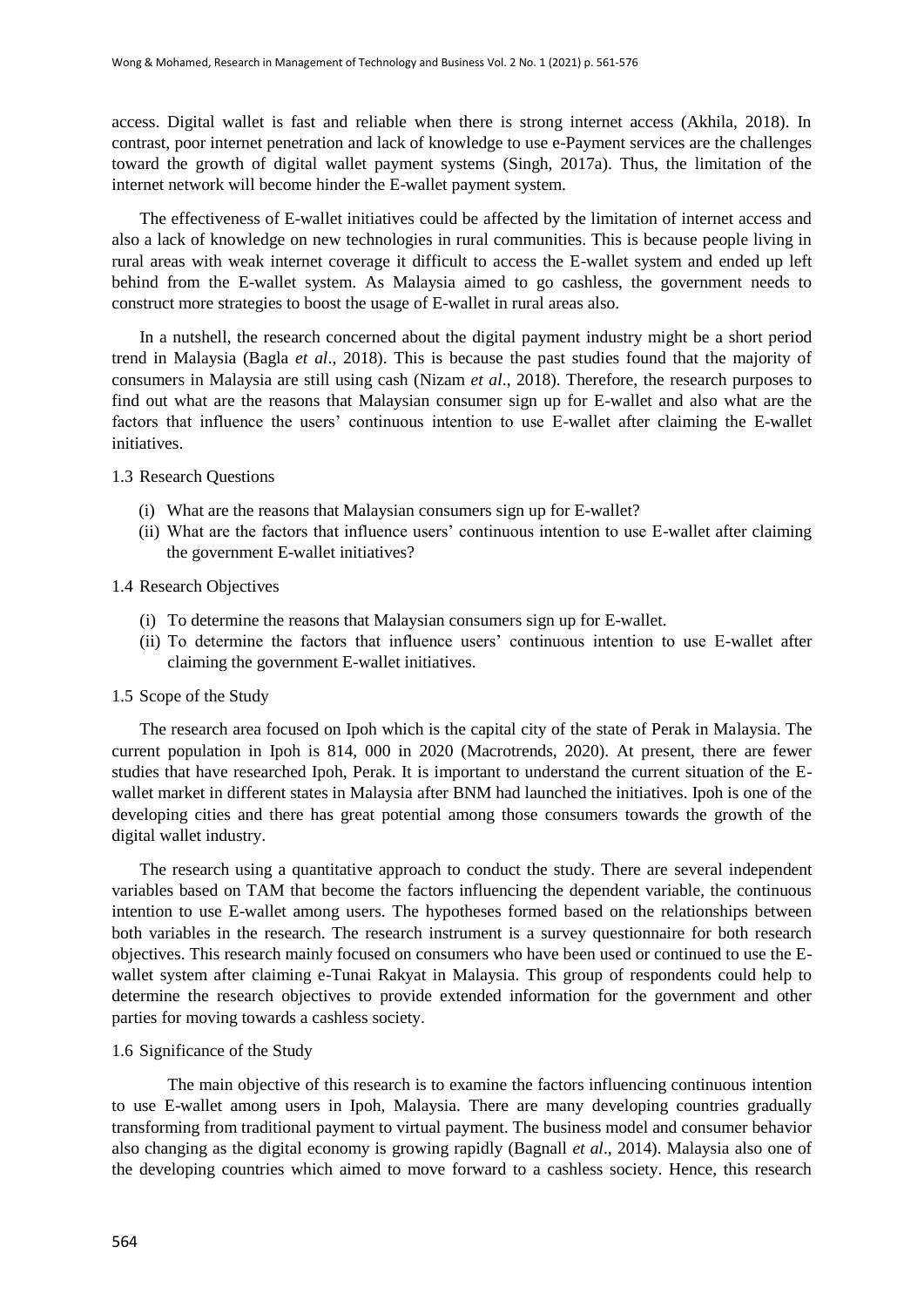benefits the relevant parties involved in the digital wallet industry which includes E-wallet developers and the Malaysian government. The findings from this research can provide extant information related to consumer behavior intention for these E-wallet developers, such as Touch "n Go, Boost, and Grab-Pay. It is useful for those new E-wallet developers to gain competitive advantages in the market.

# **2. Literature Review**

# 2.1 Reason Malaysian Consumer Sign Up for E-wallet

## *(a) Convenience*

The payment process via mobile wallet with simply tapping in the mobile device can be streamline, especially for high-volume businesses. Consumers also no longer need to carry too much cash and physical cards with them while making payment transactions. By using a mobile wallet, consumers no need to worry about cash requirements as a mobile wallet can replace cash payment (Birruntha, 2020; Hossain *et al*., 2014; Kotecha, 2018). For example, payment can be completed by scanning QR code provided by in-store merchants listed with mobile wallet service providers like Grab-pay (Chern *et al*., 2018; Haroon, 2020; Jin *et al*., 2020; Karim *et al*., 2020; Pikri, 2018; The Star, 2020b).

# *(b) Cashback / Rewards*

Many merchants and businesses are offering rewards to attract more consumers to use mobile wallet payment instead of traditional payment to increase the number of users. Consumers can receive rewards such as a gift or free purchasing pay with the mobile wallet. This is a benefit for mobile wallet users as there are massive rewards in the form of discounts and cashback given from mobile wallets. This can build up customer loyalty by sending incentives and sales directly to phones (Akhila, 2018; Bernama, 2020; Chern *et al*., 2018; Gupta, 2017; Kotecha, 2018; Kumari & Khanna, 2017; Yap & Ng, 2019).

# *(c) Safety and Security*

A mobile wallet is safer and more convenient than a physical wallet because it can replace physical cash and cards to avoid loss of money. Its contactless features are a safer alternative to the physical transaction which facilitates the suppressed the Covid-19 infection (The Star, 2020b; Tiwari *et al*., 2019). Furthermore, mobile wallet applications are secured because the 6-digit PIN is needed before making a transaction. Besides, the Credit / Debit card information is encrypted for storage. In case of the loss of mobile phones, users can disable the information of the cards online to ensure maximum security (Kagan, 2020; Rajan, 2012).

# *(d) Comfortable with Contactless Payment*

Due to the global pandemic, people started looking for contactless payment. The virus spreads by person-to-person when in contact with infected secretions, especially through close contact with large respiratory droplets generated when an infected person coughs or sneezes (Tesini, 2020). Therefore, social distancing is emphasizing to prevent transmission of coronavirus. The pandemic also has changed people's business model from physical to virtual where online businesses and delivery services began to prosper. The need to maintain social distance has made contactless payment a safe payment option for the consumer. The obvious choice is an E-wallet that offers contactless payment because people are afraid to handle cash and even using the credit card terminal to pay. Not only consumers, but merchants are also encouraged to use E-wallet payment to avoid physical touch (Tesini, 2020; The Star, 2020b).

# *(e) E-wallet Initiatives*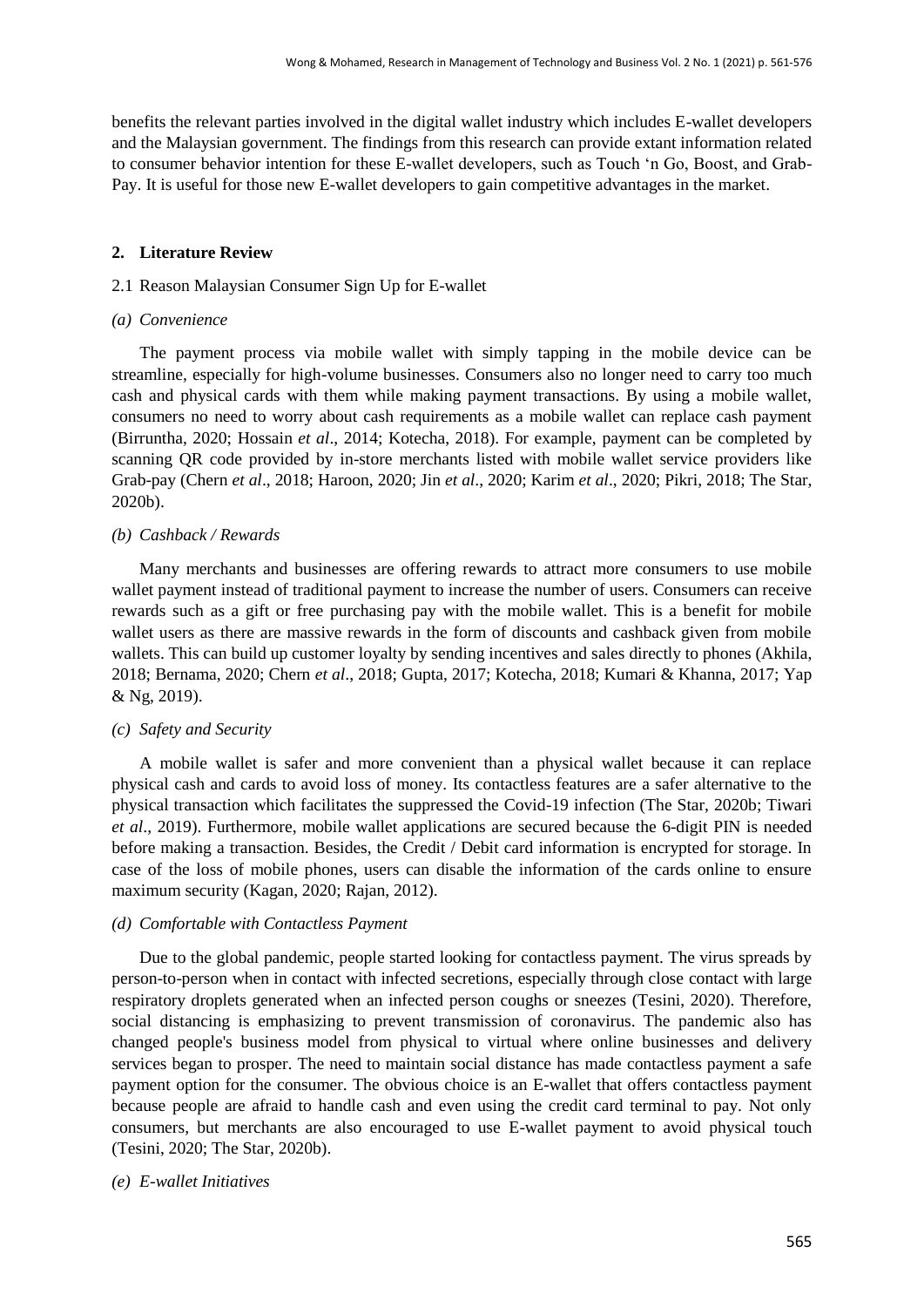The rolled out of E-wallet initiatives have attracted a huge amount of E-wallet users to claim those initiatives. As a result, it reported there are over RM 10 million was spent by 32, 000 approved e-Tunai Rakyat applicants when the E-Tunai Rakyat was undergoing on the first day (The Star, April 2020b). This shows good results for the government initiative. Besides, the government also launched a second initiative during the pandemic period which was e-Penjana. The implementation of e-Penjana again boosting up the usage of E-wallet in Malaysia (Birruntha, May 2020).

#### 2.2 Conceptual Framework

Technology Acceptance Model (TAM) was first introduced by Davis (1989), which was revised from the Theory of Reasoned Action (TRA) developed by Fishbein and Ajzen (1975) and the Theory of Planned Behaviour (TPB) by Ajzen (1991). The conceptual framework of the TAM model is used to predict the consumer"s behavioral intention towards acceptance and usage of information technology. There are two critical factors involved in the TAM model which are perceived usefulness (PU) and perceived ease of use (PEOU). The model also proposed that PEOU is an antecedent of PU (Davis *et al*., 1986).

Previous studies not only used the prior variables, but the researchers have also modified TAM by adding new and valid constructs to enhance the comprehensiveness of the model (Jaradat, 2013). Perceived trust (PT) is the extended variable that is put in the TAM (Venkatesh *et al*, 1996). Also, privacy and security (PS) also one of the additional variables that have significant influences on behavioral intention to use new technology (Barry *et al*., 2018; Karim *et al*., 2020). Other than that, perceived enjoyment (PE) is one of the factors found from other studies added into TAM to predict intention to use particular technology and have a direct relationship between users' intention to use (Liao *et al*., 2008; Cheema *et al*., 2013).

This study is using the extended TAM model to examine the intention to continue to use mobile wallets after claiming the E-wallet initiatives in Malaysia. The extended variables of the TAM model consisted of PU, PEOU, PS, and PE are the independent variables of the study that will influence the intention of users to continue to use E-wallet after claiming the E-Tunai Rakyat.



#### **Figure 1: Conceptual Framework of the research**

#### *(a) Continuous Intention to Use E-wallet (CI)*

According to Bhattacherjee *et al*. (2000), CI is defined as a person"s intention to continue to use the information system. CI also can be defined as the possibility that the client company will retain its existing provider (Burnham *et al.*, 2003; Oliver, 1997). It is critical to know consumers' CI to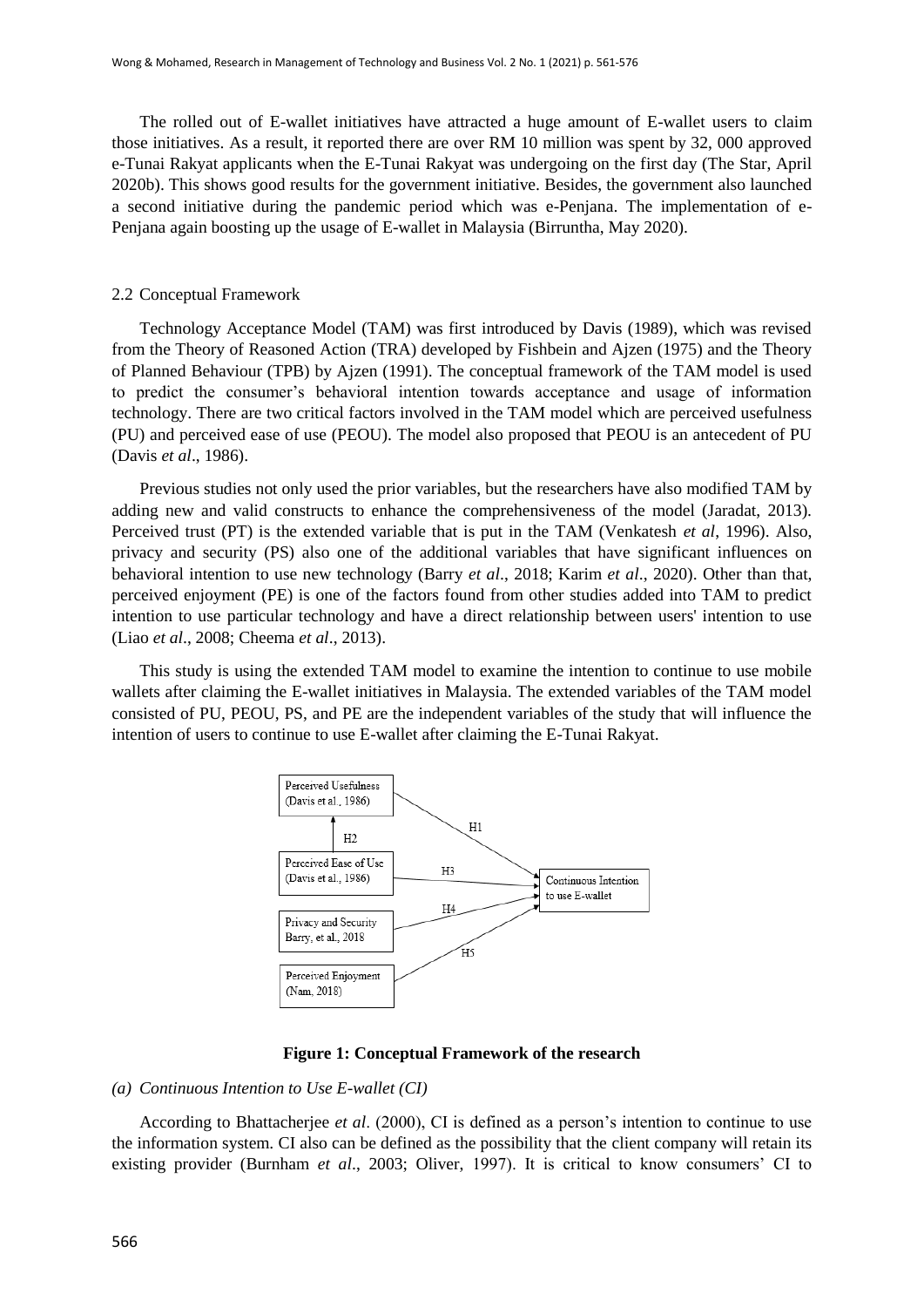maintain the sustainability of E-wallet usage. It is also a behavioral intention of consumers toward new and innovative technologies (Davis, 1989).

There is literature that studied the relationship between the independent variables and dependent variables which is the behavioral intention of individuals towards services and technologies. For example, the findings found that the intention to use particular technologies have positively influenced by the extended TAM variables. (Ahmed, 2017; Venkatesh *et al*., 2000; Barry *et al*., 2018). Therefore, the CI is the dependent variable in the research to determine whether the independent variables are influencing the dependent variable.

## *(b) Perceived Usefulness (PU)*

From the perspective of the TAM model, the definition of PU is the extent of a personal belief on the use of a specific application will enhance his performance experience (Redzuan *et al*., 2016). In other words, customers would use it again and prefer it rather than other payment methods when an application has a high extent of PU among customers (Aristovnik *et al*., 2016). PU is also defined as the increase in job performance is affecting by the prospective user"s subjective probability that using a specific application system within an organization context (Davis *et al*., 1989).

Many previous studies have used the TAM model to predict the intention of the consumer to use an Information System (IS) technology. Those researchers also found that there is a significant relationship between PU and behavioral intention towards adopting particular technologies such as self-service technologies, mobile wallets, and mobile money transfer (Chen *et al*., 2009; Jin *et al*., 2020; Ahmed, 2017). Hence, this research will develop the relationship between PU and CI to know the insight of users toward the E-wallet system. The hypothesis is formed as follow:

#### *H1: Perceived Usefulness is a significant influence on continuous intention to use E-wallet.*

### *(c) Perceived Ease of Use (PEOU)*

Davis *et al*. (1992) also stated PEOU is defined as the degree to which the prospective user expects the target system to be free of effort. The model also proposed that PEOU is an antecedent of PU. The prior studies found that there is a significant and positive relationship between PEOU and PU (Amin, 2009; Davis *et al*., 1989; Barry *et al*., 2018; Trivedi, 2016, Karim *et al*., 2020).

Furthermore, previous studies also examined there had a significant and positive relationship between PEOU and behavioral intention to use new technologies such as Information system (IS), self-service technologies, mobile wallet (Jackson *et al*., 2007; Diatmika *et al*., 2016; Chen *et al*., 2009; Jia *et al*., 2020). Based on these previous studies, it is shown that have strong evidence proves that PEOU is one of the influential factors in explaining the intention of E-wallet usage among users. Hence, this research will develop the relationship between PEOU and PU, and also PEOU and CI. The hypothesis formed as follows:

#### *H2: Perceived Ease of Use is a significant influence on Perceived Usefulness.*

#### *H3: Perceived Ease of Use is a significant influence on continuous intention to use E-wallet.*

#### *(d) Privacy and Security (PS)*

Privacy refers to the ability of a person to personally control information about one"s self (Cliquet *et al*., 2015). According to Westin (1967), Information privacy is defined as "the claim of individuals, groups, or institutions to determine for themselves what, when and how the extent information about them is communicated to others. Besides, security is defined as the degree to which an individual perceived security on using a particular system (Pantano *et al*., 2012). According to Ahmad *et al*. (2010), the growth of technology on advancement smartphone affected users' unwillingness to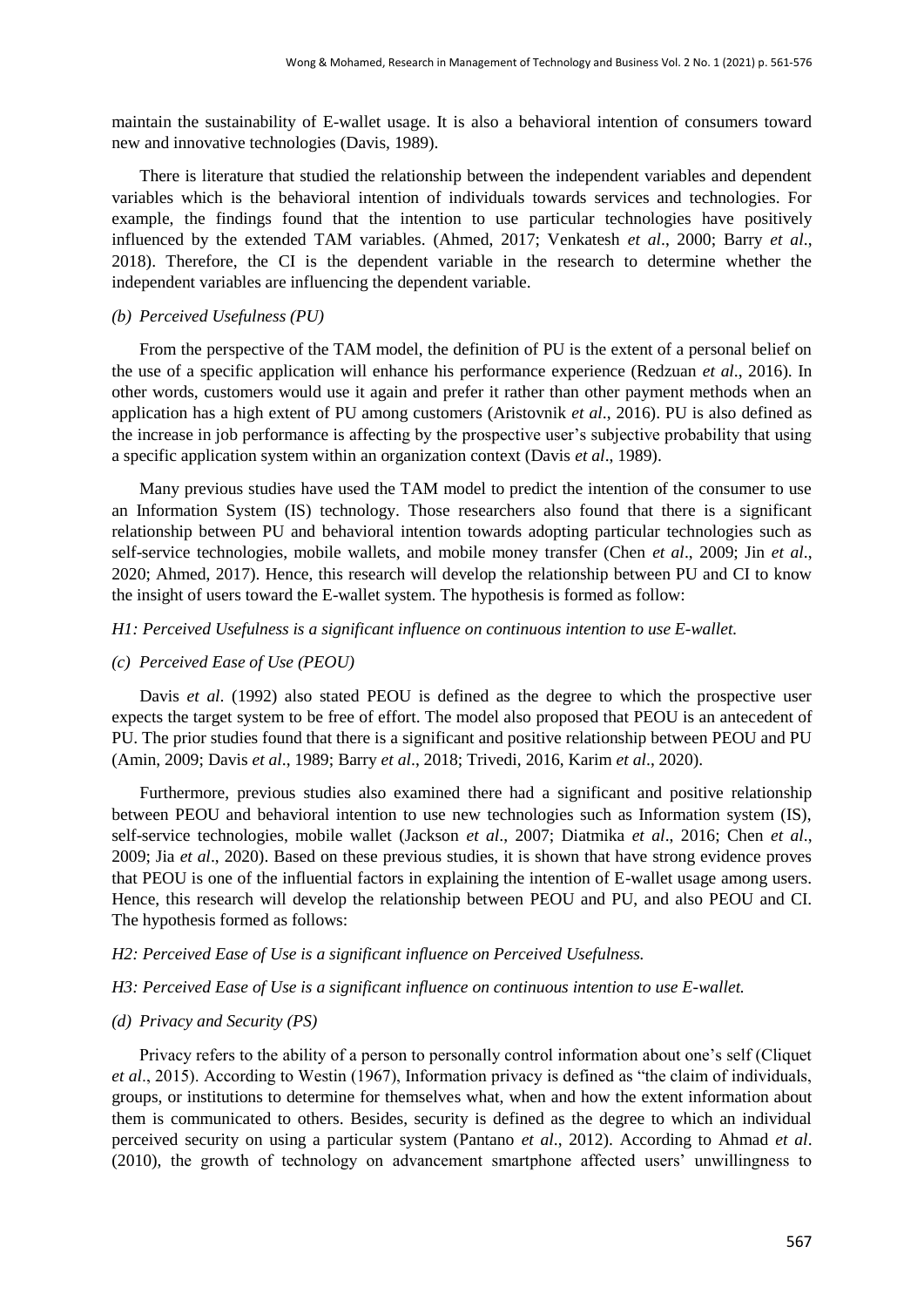disclose their financial information like credit card details over the internet because they have no experience with new technology. This causes PS concern in a business transaction among new users.

Many researchers found that the PS has positively influenced the behavioral intention to use or accept new technologies. Dinev *et al*. (2008) documented PS is the component of a perceived risk that brings a great impact on consumers' intention. Previous studies reviewed above found that PS has a positive impact on the E-wallet systems (Humbani, 2018; Karim *et al*., 2020; Nizam *et al*., 2018). Nevertheless, several studies found that PS does not have a significant relationship with the behavioral intention toward E-wallet systems (Jin *et al*., 2020; Chern *et al*., 2018). This research has to determine whether PS could influence the consumers' continuance intention towards E-wallet after claiming the initiative. Hence, the hypothesis of the research is as follow:

*H4: Privacy and security are significant influences on continuous intention to use E-wallet.*

#### *(e) Perceived Enjoyment (PE)*

Davis *et al*. (1992) defined PE as the extent to which a person believes that using a particular system such as a mobile wallet would be pleasant on its own. PE was one of the important antecedents to take into account the "intrinsic joy" of using particular technology while shopping (Turel *et al*., 2011). Prior studies have examined the enjoyment was significantly impact customer attitude and behavior on particular technologies such as online shopping, e-payment system, online game (Chiu *et al*., 2009; Al-Maghrabi *et al*., 2011; Chin *et al*., 2015a; Hamari, 2015).

This shown that PE has a significant influence on consumers" behavioral intention to use a particular technology. However, there were limited studies relevant to E-wallet carry out a study to examine the relationship between PE and behavioral intention to use E-wallet system. Hence, this research is going to determine the relationship between PE and CI. The hypothesis formed as follows:

*H5: Perceived Enjoyment is a significant influence on continuous intention to use E-wallet.*

#### **3. Research Methodology**

#### 3.1 Research Design

The quantitative approach was used to test the theory to generate results in the research. The research instrument is a survey questionnaire. The survey in the research focuses on the two research objectives in the research. The questionnaire is a self-explanatory questionnaire and closed-ended questions. The measurement scale is a 5-point Likert scale ranging from strongly disagree to strongly agree to express the agreement statement. Target respondents of the research were the consumers aged 18 and above and have been used or continued to use E-wallet after claimed E-wallet initiatives. The research area mainly focused on Ipoh, Perak with a sample size of 384 respondents (Krejcie *et al*., 1970). Judgment sampling is also known as purposive sampling used for this research because the sample was taken from a group of individuals who easy to reach in certain areas. The survey questionnaires were distributed by using Google Form to several social media such as Facebook, Whatsapp, and Instagram, etc.

#### 3.2 Data Collection

Before distribution for the full sample, the pilot test has been carried out to test 30 respondents from sampling size to test the reliability of the questionnaire. The reliability test of the study was analyzed using Cronbach"s Alpha. There are a total of 28 items in the research was tested. The overall results indicated the alpha value of the items is over 0.7 which means the data is reliable. As the result shown that the data was reliable, the questionnaires could be distributed for the full sample online by using Google Form. There are a total of 380 sets of questionnaires have been collected from the target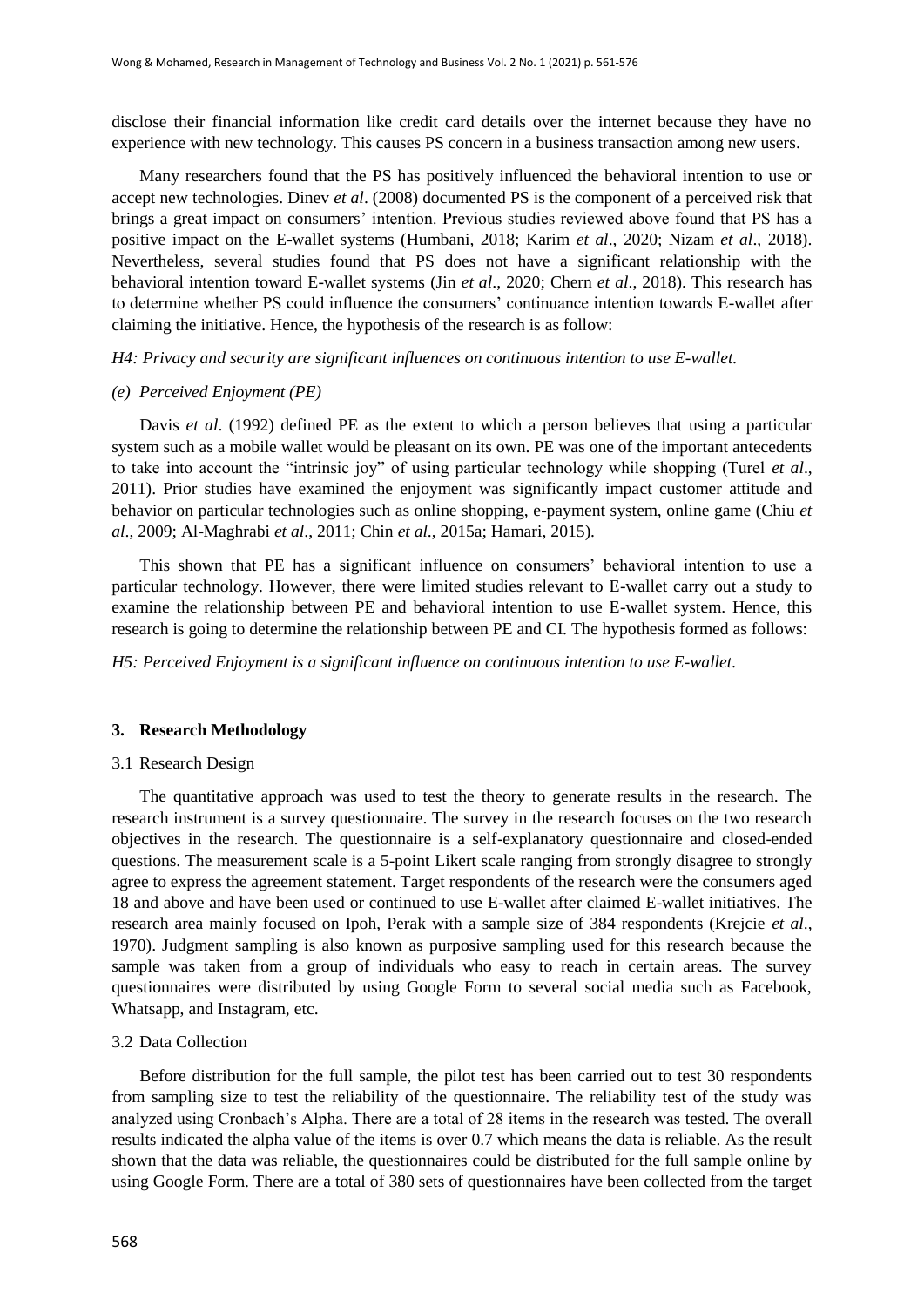respondents. Then, the data checking was proceeded to filter out the incomplete data or unqualified respondents from the collected data. Those data were eliminated in the research and the remained data are the actual data used for the research.

3.3 Data Analysis

IBM SPSS Statistics software has been used to analyze data collected to obtain clear and comprehensive results. A normality test was conducted and the result shown that the Sig. values are <0.05 indicate that the data are NOT normal. Thus, the research used non-parametric tests. In this research, there are several tests conducted to analyze the collected data which included Descriptive analysis, and also Spearman"s rho correlation analysis. The descriptive analysis was used to analyze the data of the first research objective. Last, Spearman"s rho correlation was used to analyze the second objective of the research. The details of the data analysis result have explained in the next section.

# **4. Results and Discussion**

## 4.1 Data Analysis Results

## *(a) Response Rate*

To ensure all participant respondents are living in Ipoh, Perak, the researcher only distributed questionnaires to the Ipoh area online. For example, the Google form link sent to the active residents' group chats in Ipoh and also staff group chats in Ipoh through Whatsapp and WeChat.

In this research, there is a total of 380 sets of questionnaires were collected from Ipoh, Perak. The last question is aims to know whether respondents have claimed the government initiatives before. If the respondent does not claim any of the incentives, he/she may not require to proceed to the next section of the questionnaire. The result shown that there are 29 respondents did not claim any of the incentives. Those data have been eliminated from the research since they are not qualified for the research. This is because this research purposed to understand the continuous intention to use E-wallet after claimed the government E-wallet incentives. Therefore, 351 sets of data have been chosen for this research. The respondent rate is 92.4%.

| Have you claimed the government E-wallet      | Frequency | Percentage        |
|-----------------------------------------------|-----------|-------------------|
| initiatives before? (e.g: e-Tunai, e-Penjana) |           | $\mathcal{O}_0$ ) |
| Yes, I have claimed both incentives.          | 221       | 58.2              |
| Yes, I have claimed e-Tunai only.             | 40        | 10.5              |
| Yes, I have claimed e-Penjana only.           | 90        | 23.7              |
| No, I did not claim any of the incentives.    | 29        | 7.6               |
| Total                                         | 380       | 100.0             |

| Table 1: Data on the number of e-wallet initiatives have claimed |
|------------------------------------------------------------------|
|------------------------------------------------------------------|

#### *(b) Demographic Analysis*

The demographic results of the respondents are summarized in Table 2. There are 99 male respondents and 252 female respondents who have participated in this research. The majority of respondents are in the age range between 18 and 24, with 73.5%. There are no respondents are above 65 years old. Besides, there are many Chinese who participated in this research with the highest percentage of 73.2%. The following sequences are Malay (20.8%), India (5.4%), and other races (0.6%). Most of the respondents are with an income less than RM1000 which consists of 212 respondents (60.4%). Only a smaller number of respondents are with high income as there are only 9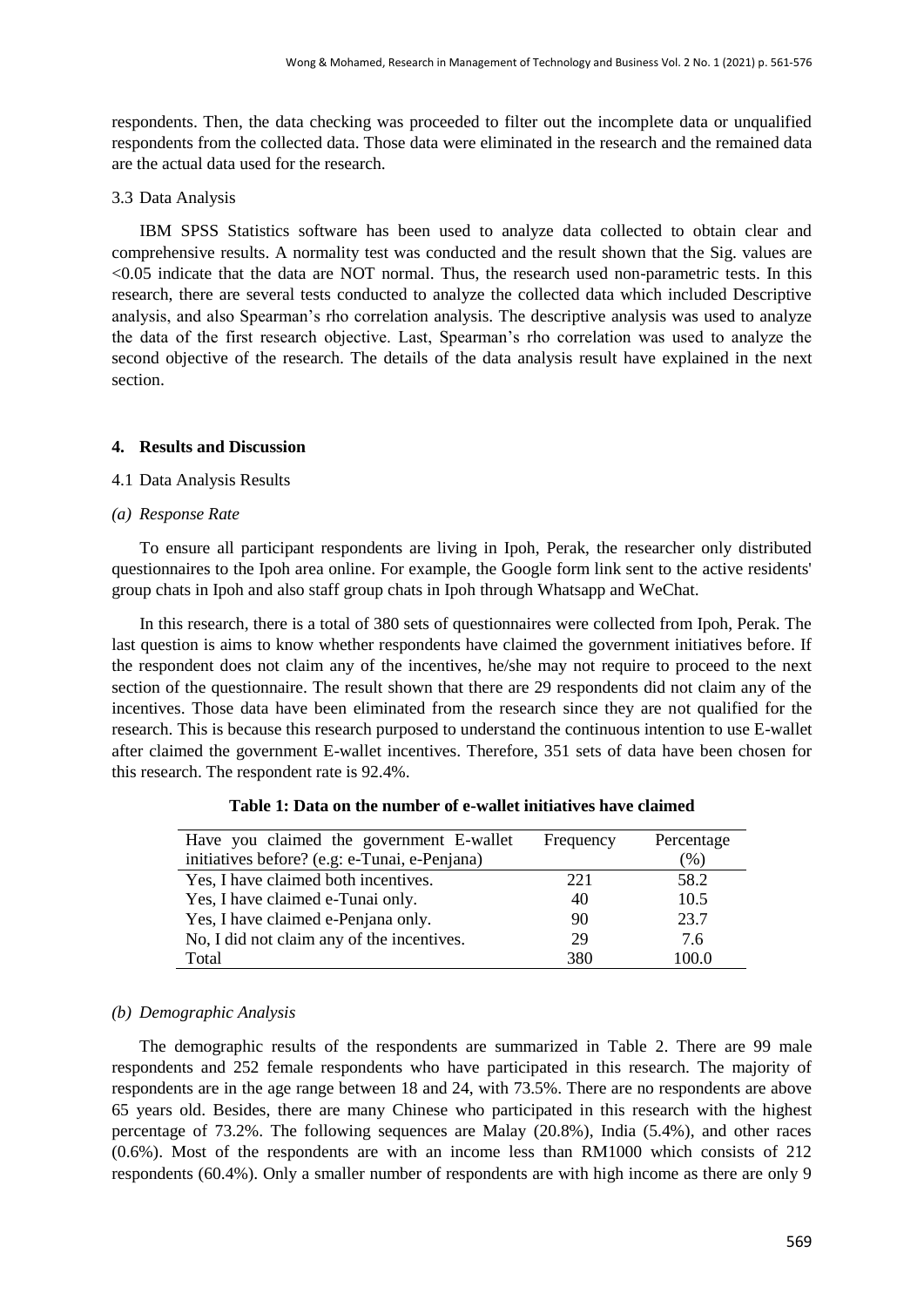respondents (2.6%) who earn RM 5001 and above per month. Last, the result found that the majority of respondents have heard about E-wallet payment gateway and only 2 out of 351 respondents never heard about it. This shown that many people are aware of the E-wallet.

# *(c) Descriptive Analysis*

In the questionnaire, these five items were presented in a 5-point Likert scale which evaluates in between Strongly Disagree (1) and Strongly Agree (5). The weighted mean interval scales was calculated and divided into five mean range from 1 to 5 based on the 5-point Likert scale.

| Profile                 | Description                            | Frequency      | Percentage (%) |
|-------------------------|----------------------------------------|----------------|----------------|
| Gender                  | Male                                   | 99             | 28.2           |
|                         | Female                                 | 252            | 71.8           |
| Age                     | $18-24$ years                          | 258            | 73.5           |
|                         | $25-34$ years                          | 48             | 13.7           |
|                         | 35-44 years                            | 15             | 4.3            |
|                         | $45-54$ years                          | 26             | 7.4            |
|                         | $55-64$ years                          | 4              | 1.1            |
| Race                    | Malay                                  | 73             | 20.8           |
|                         | Chinese                                | 257            | 73.2           |
|                         | India                                  | 19             | 5.4            |
|                         | Other                                  | $\overline{2}$ | 0.6            |
| Monthly Income (RM)     | ${}< 1000$                             | 212            | 60.4           |
|                         | 1001-3000                              | 99             | 28.2           |
|                         | 3001-5000                              | 31             | 8.8            |
|                         | 5001 and above                         | 9              | 2.6            |
| Do you know about the   | Yes, I have heard about it, and I have | 342            | 97.4           |
| E-wallet payment        | been using it (or used it before)      |                |                |
| gateway? (e.g. Touch' n | Yes, I have heard about it but never   | 7              | 2.0            |
| Go, Boost, etc.)        | used it.                               |                |                |
|                         | I never heard about it.                | 2              | 0.6            |

**Table 2: Demographic results**

Based on Table 3 reported the mean and standard deviation of the reasons that consumers sign up for an E-wallet account. Meanwhile, the majority of the respondents strongly agree with R5. The result shown that many consumers sign up for an E-wallet account to claim E-wallet initiatives as the mean score of R5 is the highest (mean  $= 4.3419$ ). The second highest mean is the convenience of the E-wallet payment gateway services (mean  $= 4.1880$ ). The mean score indicates that the respondents agree with R1. The third and fourth highest mean are the reasons of comfortable with the contactless payment and taking advantage of cashback/ reward points (mean = 4.1396 and 4.0570 respectively). Both mean scores indicate that the respondents agree with R4 and R2. Lastly, the lowest mean score is the security of the E-wallet payment gateways which is 3.7379. The result of the mean score shown that the respondents agree with R3. Besides the mean score of R5 is above 4.21, the mean score for those reasons is ranging in between 3.41 and 4.20 which indicated "agree" in the level of agreement.

|  | Table 3: Mean value and standard deviation of the reasons sign up for e-wallet |  |  |  |  |
|--|--------------------------------------------------------------------------------|--|--|--|--|
|  |                                                                                |  |  |  |  |

|                                                       |        | Std.      |       |
|-------------------------------------------------------|--------|-----------|-------|
| Items                                                 | Mean   | Deviation | Level |
| R1: I sign up for the E-wallet account due to the     |        |           |       |
| convenience of the E-wallet payment gateway           | 4.1880 | .89057    | Agree |
| services.                                             |        |           |       |
| R2: I sign up for the E-wallet account because I want |        |           |       |
| to take advantage of cashback/reward points &         | 4.0570 | .98105    | Agree |
| discounts.                                            |        |           |       |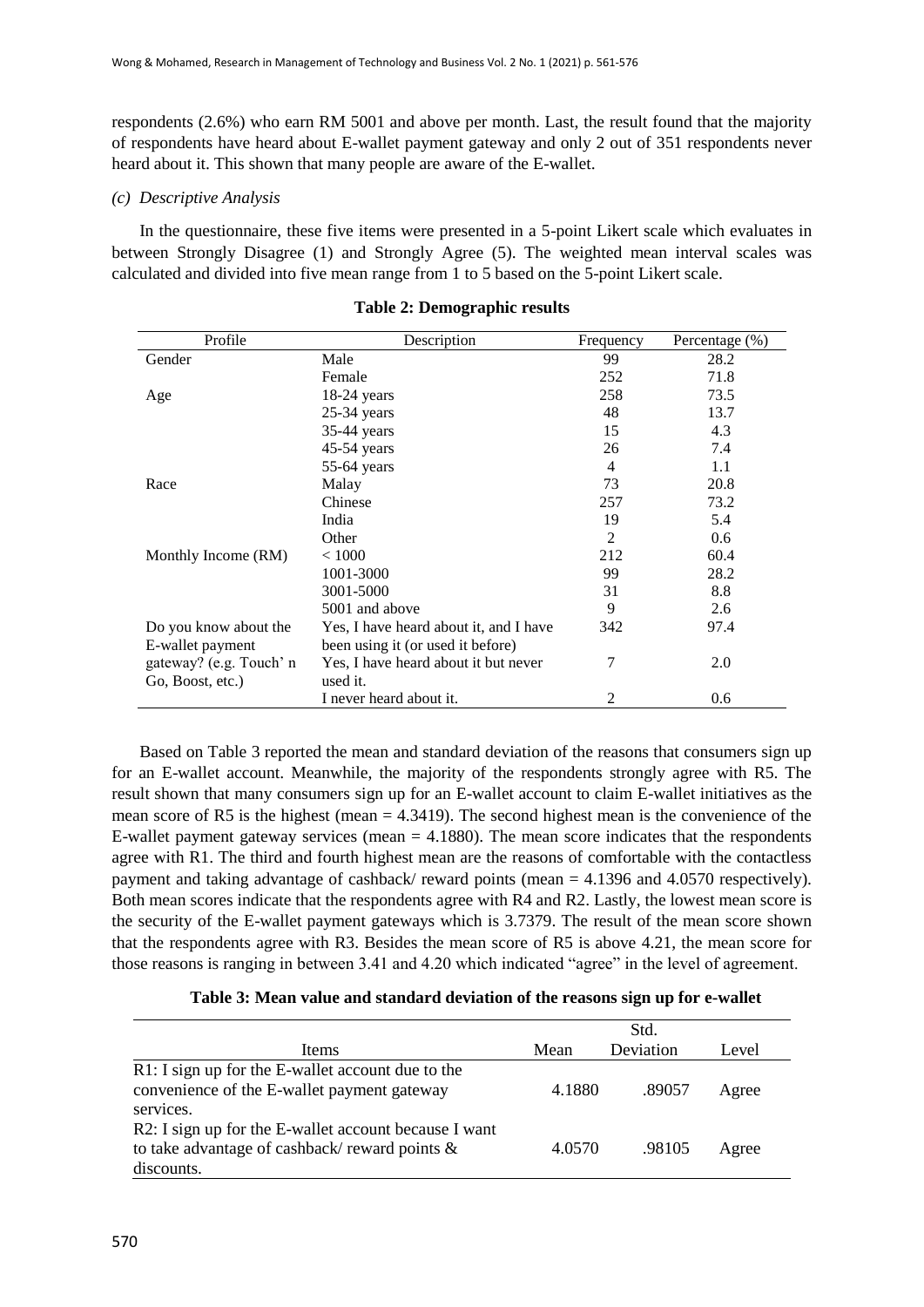| R3: I sign up for the E-wallet account due to the     | 3.7379 | 1.05002 |                   |
|-------------------------------------------------------|--------|---------|-------------------|
| security of the E-wallet payment gateways             |        |         | Agree             |
| R4: I sign up for the E-wallet account because I am   |        |         |                   |
| comfortable with the contactless payment (e.g. E-     | 4.1396 | .95940  |                   |
| wallet) during Movement Under Control order           |        |         | Agree             |
| $(MCO)$ .                                             |        |         |                   |
| R5: I sign up for the E-wallet account because I want |        |         |                   |
| to claim the E-wallet initiatives (e.g. RM 30 e-Tunai | 4.3419 | .86681  | Strongly<br>Agree |
| Rakyat; RM50 e-Penjana)                               |        |         |                   |
|                                                       |        |         |                   |

Notes: R1: Reason 1; R2: Reason 2; R3: Reason 3; R4: Reason 4; R5: Reason 5

## *(d) Spearman's Rho Correlation*

In this part, the second research question has been explained based on the correlation results. Based on Table 4 indicates the correlation coefficient of the relationship between the variables. There are five (5) hypotheses employed in this research to determine the independent variables (PEOU, PU, PS, and PE) affecting the dependent variable (CI) towards E-wallet in Malaysia. The strength of the correlation of the results is based on Appendix B. In SPSS, this research used a 2-tailed test in Spearman"s rho correlation because the hypotheses testing is non-directional and the result wants to determine whether the relationships between IVs and DV are positive or negative tails. The research test for the possibility of positive or negative differences.

For H1 (PU is significantly influences on CI to use E-wallet) and H2 (PEOU is significantly influences on PU), the coefficient are  $Rs = 0.711$ ;  $p < 0.001$  and  $Rs = 0.651$ ;  $p < 0.001$  respectively. The results indicate that there is a strong correlation between PU and CI. And, a strong correlation between PEOU and PU. Thus, the hypotheses, H1 and H2 are supported.

For H3 (PEOU is significantly influences on CI) and H4 (PS is significant influences on CI), the coefficient are  $\text{Rs} = 0.595$ ; p < 0.001 and  $\text{Rs} = 0.568$ ; p <0001 respectively. Both hypothesis results show that the relationship between two variables which are PEOU and CI and also PS and CI are moderately correlated as the range of both results is between 0.40 and 0.59. Therefore, H3 and H4 are supported. Lastly, H5 (PE is significantly influenced CI) is also supported as the coefficient,  $Rs =$ 0.670 and p < 0.001. The result indicates that there is a strong relationship between PE and CI.

| <b>Hypothesis</b> | The correlation | Strength of | Significant, | Hypothesis |
|-------------------|-----------------|-------------|--------------|------------|
|                   | coefficient, Rs | Correlation | p-value      | Result     |
| H1: PU > CI       | 0.711           | Strong      | 0.000        | Supported  |
| $H2:$ PEOU $>$ PU | 0.651           | Strong      | 0.000        | Supported  |
| $H3:$ PEOU $>$ CI | 0.595           | Moderate    | 0.000        | Supported  |
| H4: PS > CI       | 0.568           | Moderate    | 0.000        | Supported  |
| H5: PE > CI       | 0.670           | Strong      | 0.000        | Supported  |

**Table 4: Spearman's rho correlation results**

\*\* Correlation is significant at the 0.01 level (2-tailed).

a. Independent variables: Perceived Usefulness (PU); Perceived Ease of Use (PEOU); Privacy and Security (PS); Perceived Enjoyment (PE)

b. Dependent variables: Continuous Intention to use E-wallet (CI)

#### 4.2 Discussions

## *(a) Objective 1*

Based on the results from Table 5, the research found that the main reason that consumers in Malaysia sign up for E-wallet accounts because they want to claim the E-wallet initiatives. This showed that the government strategies were effective as the major respondents were interested to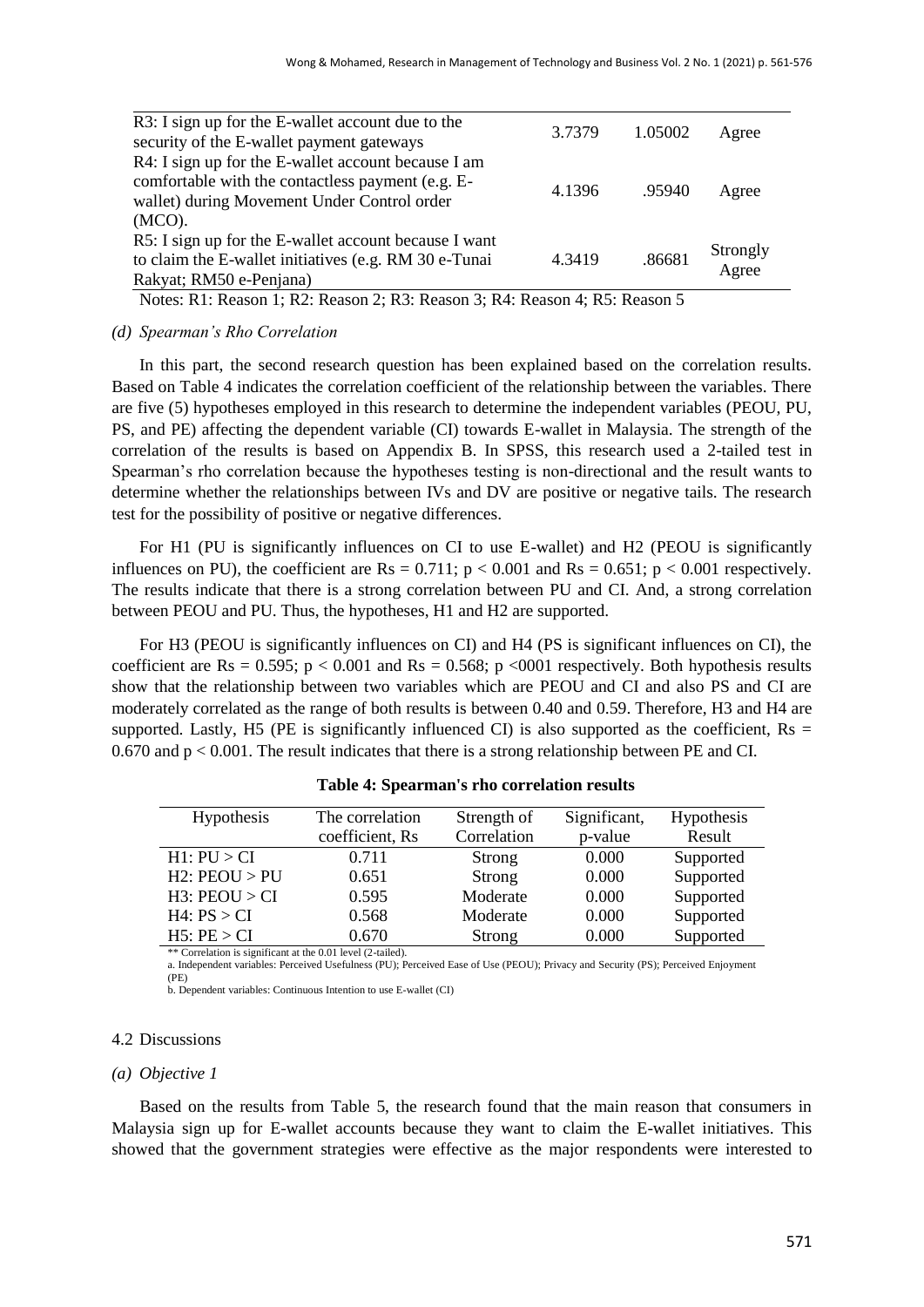claim the initiatives. The results are also congruent with the previous news reported by The Star Online (January 2020) and New Straits Times (August 2020).

The Star Online reported there was a total of 32, 000 approved e-Tunai Rakyat applications when the E-Tunai Rakyat initiative was undergoing on the first day. The number of E-wallet registrations was increased rapidly during that period. Besides, Dewan Rakyat stated that almost half a billion ringgit has been disbursed to 9.9 million Malaysians through the E-Penjana initiative (New Straits Times, August 2020). This also shown that the E-Penjana initiative was successful to boost consumer spending in Malaysia by using E-wallet payment.

| Item                                                                   | Reasons                    | Mean   | Ranked |  |
|------------------------------------------------------------------------|----------------------------|--------|--------|--|
| R <sub>5</sub>                                                         | E-wallet initiatives       | 4.3419 |        |  |
| R1                                                                     | Convenience                | 4.1880 | 2      |  |
| R4                                                                     | <b>Contactless Payment</b> | 4.1396 | 3      |  |
| R <sub>2</sub>                                                         | Cashback / Reward          | 4.0570 |        |  |
| R3                                                                     | Security                   | 3.7379 |        |  |
| Notes: R1=Reason 1, R2=Reason 2, R3=Reason 3, R4=Reason 4, R5=Reason 5 |                            |        |        |  |

|  |  | Table 5: Summarized of the result of research objective 1 |  |  |  |  |  |
|--|--|-----------------------------------------------------------|--|--|--|--|--|
|--|--|-----------------------------------------------------------|--|--|--|--|--|

#### *(b) Objective 2*

Based on the hypothesis testing results, all the hypothesis statements were supported. The result of H1 shown that there is a strong and positive relationship between PU and CI to use E-wallet after claiming the E-wallet initiatives. Hypothesis 1 was supported by previous studies such as Karim *et al*. (2020), Jin *et al*. (2020), Trivedi (2016), Nguyen and Huynh (2018), Amin (2009), Chin and Ahmad (2015), and Barry and Jan (2018). PU is a significant influence on CI because the users find that using an E-wallet is time-saving and the E-payment system is convenient for them. Consumers have the intention to continue to use E-wallet when they found E-wallet is useful. But the previous study also found that there is no significant relationship between PU and CI. This also means that users who feel the usefulness of E-wallet, have no intention to use mobile wallets regularly in the future (Campbell & Singh, 2017).

Besides, the H2 result also shown that there is a strong and positive correlation between consumers" PEOU and PU on E-wallet. Hypothesis 2 was also supported by previous studies such as Karim *et al*. (2020); Campbell and Singh (2017); Trivedi (2016); Amin (2009); Chin and Ahmad (2015) and Barry and Jan. (2018). PEOU is a significant influence on PU. This also means that when consumers feel easier to use E-wallet, the E-wallet will be useful to them. The finding of the research is consistent with previous studies (Karim *et al*., 2020; Campbell & Singh, 2017; Amin, 2009; Chin & Ahmad, 2015 and Barry & Jan 2018) which found that PEOU is highly correlated with PU of the adoption of the mobile wallet or new technologies and services. However, Nguyen and Huynh (2018) stated that although the e-payment is easy to use, it is not correlated with the usefulness of e-payment as the research found that the relationship between PEOU and PU was not significant.

Furthermore, the result of H3 shown that there is a moderate and positive correlation between consumers" PEOU and their CI after claiming the E-wallet initiatives. Hypothesis 3 was supported by previous studies (Karim *et al*. (2020); Jin *et al*. (2020); Campbell & Singh (2017); Trivedi (2016); Nguyen & Huynh (2018); Amin (2009); Chin & Ahmad (2015) which found that PEOU is significant influences on CI. This explained that when consumers found that E-wallet is easy to use, they will have the intention to continue to use the E-wallet. However, the hypothesis result contradicts the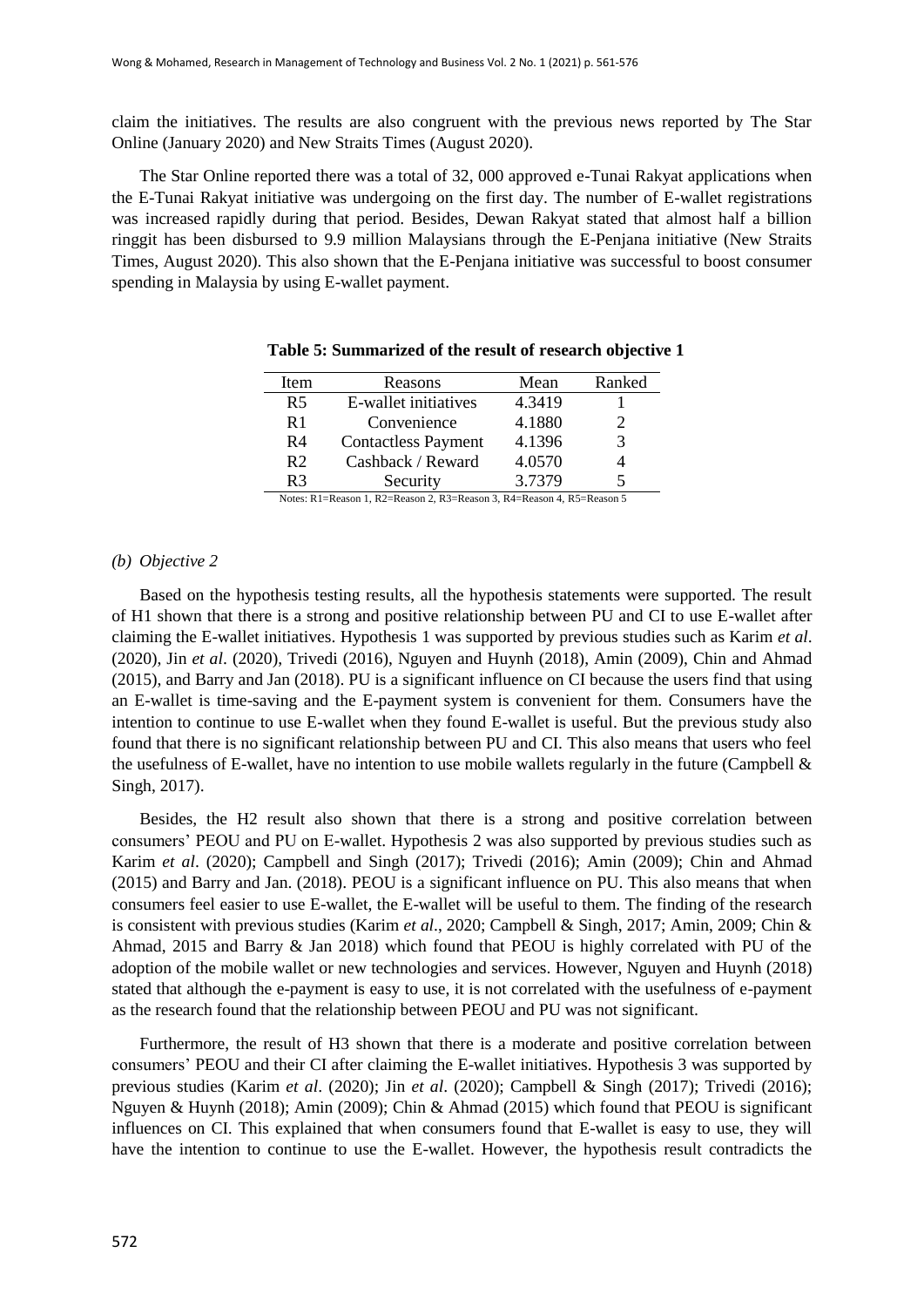previous study by Barry and Jan (2018) which found that the relationship between PEOU and behavioral intention to use m-commerce is insignificant.

Based on the H4 result, the relationship between PS and the CI after claiming the E-wallet initiatives is moderate and positively correlated. The finding is in line with the previous researches such as Dinev *et al*. (2008), Karim *et al*. (2020), and Barry and Jan. (2018) which stated PS is a significant influence on the behavioral intention to use particular technologies or services. When users feel safe and trust the E-wallet payment system, they will continue to use E-wallet. Barry and Jan (2018) also stated consumers feel insecure to use the E-wallet application to make payments when they feel less private and secure. In short, the greater privacy and security, the greater the continuous intention to use E-wallet. However, there were several previous studies found that there is an insignificant relationship between PS and consumers' intention to use particular technologies and services (Jin *et al*., 2020; Trivedi, 2016; Chern *et al*., 2018).

Lastly, the result of H5 indicated that there is a strong and positive relationship between consumers" PE and their CI after claiming the E-wallet initiatives. The finding of the study was supported and aligned with the previous studies (Chin & Ahmad., 2015; Barry & Jan, 2018) which found that PE is a significant influence on the intention to use particular systems or services. Therefore, when users feel enjoyable and fun during using E-wallet application, they will be more intended to continue using the payment system.

## **5. Conclusion**

In a nutshell, the purposes of this research are to determine the reasons that Malaysian consumers sign up for E-wallet and the CI after claiming the E-wallet initiatives among E-wallet users living in Ipoh, Perak. The results show that all the variables are significant influences on the continuous intention to use E-wallet. The research may provide some contributions to different parties in the society such as E-wallet services providers, the policymakers like Ministry of Finance and BNM. These parties can understand the users' perception of the E-wallet payment gateway. The data and information in the research can give a guideline and references to E-wallet services providers to make improvements and advancement on their existing E-wallet applications. Also, guiding the government sectors to devise stronger strategies to boost the growth of the digital wallet industry.

There are also some limitations in this research such as the limitation of the area of the study, difficulties in distributing the questionnaires, and also lack of moderating variables towards dependent variables such as gender, age, and other demographic characteristics. Therefore, some recommendations have been discussed since there are existing limitations in the research. In future research, researchers are suggested to conduct their research in different states and countries to enhance the reliability and validity of the results. Besides, moderating variables are recommended to add to the research to have an understanding of the impact and effect of the moderating variables towards dependent variables.

## **Acknowledgement**

This research was made possible by support from the Faculty of Technology Management and Business, Universiti Tun Hussein Onn Malaysia.

#### **References**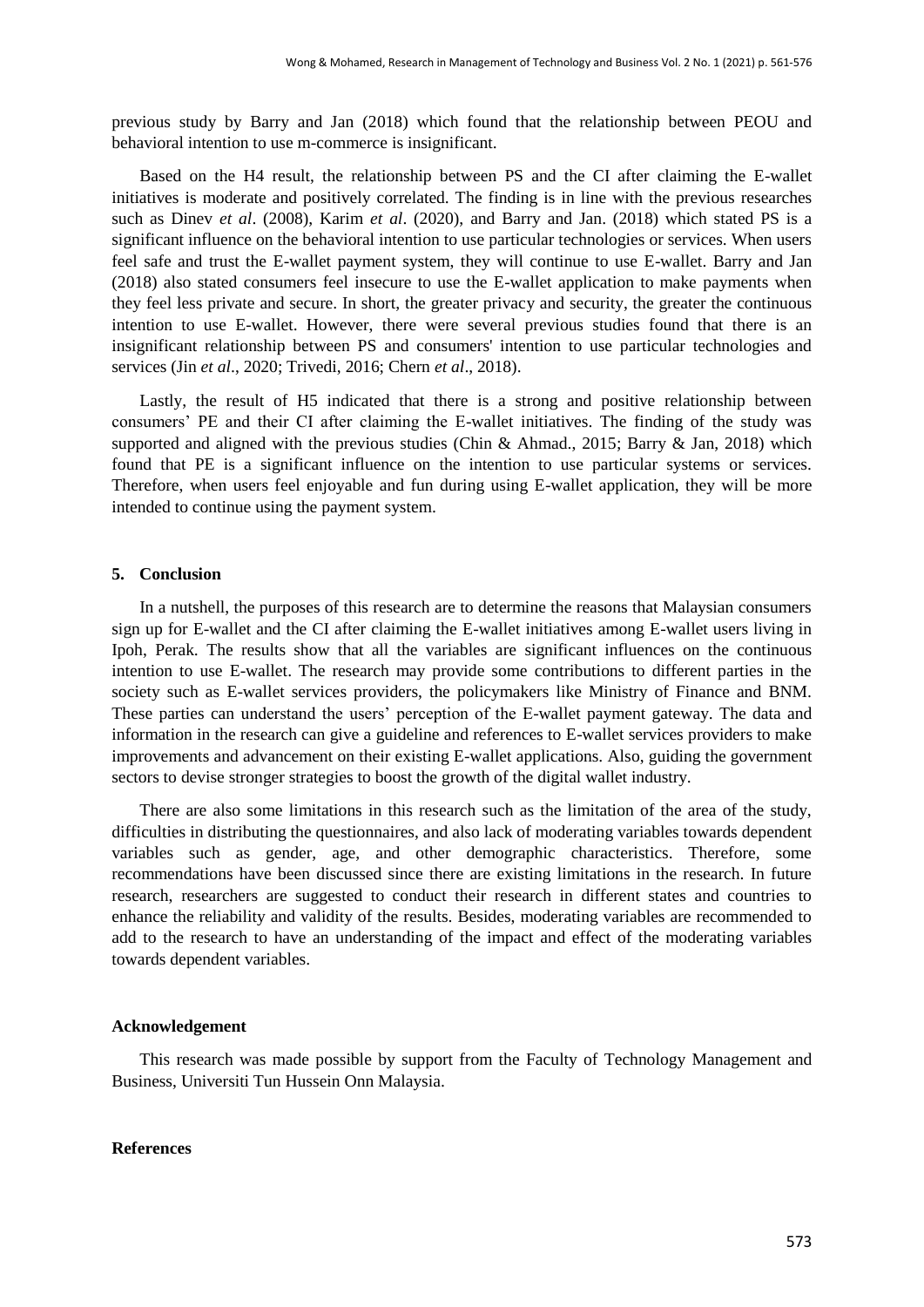- Abas, A. (2020, January 12). The overwhelming response towards the E-Tunai initiative. New Straits Times, p online. Retrieved from URL: https://www.nst.com.my/news/nation/2020/01/556779/overwhelmingresponse-towards-e-tunai-initiative
- Ahmad. K., Khan, M. I., Jan, M.T (2010). Online Banking Acceptance in Malaysia: A Students" Behaviour Perspective. Malaysian Management Review. Vol. 45, No. 2, pp. 1-13.
- Ahmed. I. S. Y (2017). Determinants of Continuance Intention to Use Mobile Money Transfer: An Integrated Model. Journal of Internet Banking and Commerce. Vol. 22, No. S7, pp. 1-24.
- Akhila. P. H (2018). Study on Consumer Perception towards Digital Wallets. International Journal of Research and Analytical Reviews. Vol. 5, Issue 2, pp. 385a-391a.
- Alaeddin. O, Rana. A, Zainudin. Z, Kamarudin. F (2018). From Physical to Digital: Investigating Consumer Behaviour of Switching To Mobile Wallet. Polish Journal of Management Studies. Vol. 17 (2), pp. 18-30. DOI: 10.17512/pjms.2018.17.2.02
- Al-Maghrabi. T, Dennis. C (2011). What Drives Consumers" Continuance Intention to E-Shopping? Conceptual Framework and Managerial Implications in the case of Saudi Arabia. International Journal of Retail & Distribution Management. Vol. 39 No. 12, pp. 899-926. DOI: 10.1108/09590551111183308
- Amin. H (2009). Mobile Wallet Acceptance in Sabah: An Empirical Analysis. Labuan Bulletin of International Business & Finance, Vol. 7, pp.  $33 - 52$ .
- Amoroso. D. L, Magnier-Watanabe. R (2012). Building a Research Model for Mobile Wallet Consumer Adoption: The Case of Mobile Suica in Japan. Journal of Theoretical and Applied Electronic Commerce Research, 7 (1), pp. 94-110. DOI: http://dx.doi.org/10.4067/S0718-1876201200010000
- Andrew. J. V, Ambad. S. N. A, Tan. K. E (2019). A Model of Factors Influencing Consumers' Intention to Use e-Wallet System in Malaysia: A Systematic Review. Malaysia Journal of Business and Economics (MJBE). Vol. 6, pp. 53-62.
- Anonymous (2020). Ipoh, Malaysia Metro Area Population 1950-2020. Macrotrends. Retrieved from URL: https://www.macrotrends.net/cities/21803/ipoh/population
- Aristovnik. A, Keržič, D, Tomaževič. N, Umek, L (2016), Determining Factors of Students" Perceived Usefulness of E-Learning in Higher Education. International Conference e-Learning, pp. 3-10.
- Augustin, S. (2020). Nearly 3 mil sign up for the E-Tunai initiative , says Guan Eng. Free Malaysia Today, p. online. Retrieved from https://www.freemalaysiatoday.com/category/nation/2020/01/20/nearly-3-mil-signup-for-e-tunai-initiative-says-guan-eng/
- Bagla. R. K, Sancheti. V (2018). Gaps in Customer Satisfaction with Digital Wallets: Challenge for Sustainability. Journal of Management Development. Vol. 37 No. 6, pp. 442-451. DOI 10.1108/JMD-04- 2017-0144
- Bagnall, J., Bounie, D., Huynh, K., Kosse, A., Schmidt, T., Schuh, S., & Stix, H. (2014). Consumer Cash Usage: A Cross-Country Comparison with Payment Diary Survey Data. SSRN Electronic Journal, 12(4), 1- 6.
- Barrett-Maitland, N., Barclay, C., & Osei-Bryson, K. M. (2016). Security in social networking services: a valuefocused thinking exploration in understanding users" privacy and security concerns. Information Technology for Development 22(3), 464–486.
- Barry. M, Jan. M. T (2018). Factors Influencing the Use of M-Commerce: An Extended Technology Acceptance Model Perspective. International Journal of Economics, Management, and Accounting, 26(1), 157-183.
- Bavel, J.J.V., Baicker, K., Boggio, P.S. *et al*. (2020). Using Social and Behavioural Science To Support COVID-19 Pandemic Response. Nature Human Behaviour, 4, 460–471. DOI: https://doi.org/10.1038/s41562-020-0884-z
- Bernama. (2020, February 15). Expert : Increase SMEs contribution to Malaysia's s economy via e-wallet adoption. The Malay Mail.
- Bhattacherjee. A. (2000). Acceptance of E-commerce Services: The Case of Electronic Brokerages. IEEE Transactions on System, Man, and Cybernetics-Part A: Systems and Humans, Vol. 30 No. 4, pp. 411-420. DOI: 10.1109/3468.852435
- Birruntha. S (May 2020). E-Wallet Adoption on the Rise during MCO. The Malaysian Reserve (TMR). Retrieved from URL: https://themalaysianreserve.com/2020/05/21/e-wallet-adoption-on-the-rise-duringmco/
- Burnham. T. A, Frels, J. K, and Mahajan, V (2003). Consumer Switching Costs: A Typology, Antecedents, and Consequences. Journal of the Academy of Marketing Science, 31(2), pp. 109–126. DOI: 10.1177/0092070302250897
- Campbell. D, Singh. C. B (2017). A Study of Customer Innovativeness for the Mobile Wallet Acceptance in Rajasthan. Pacific Business Review International, Vol. 10 Issue 6, pp. 7-15.
- Cheema, U., Rizwan, M., Jalal, R., Durrani, F., Sohail, N., (2013).The trend of online shopping in 21st century: Impact of enjoyment in TAM Model. Asian Journal of Empirical Research. Vol. 3(2), pp. 131-141.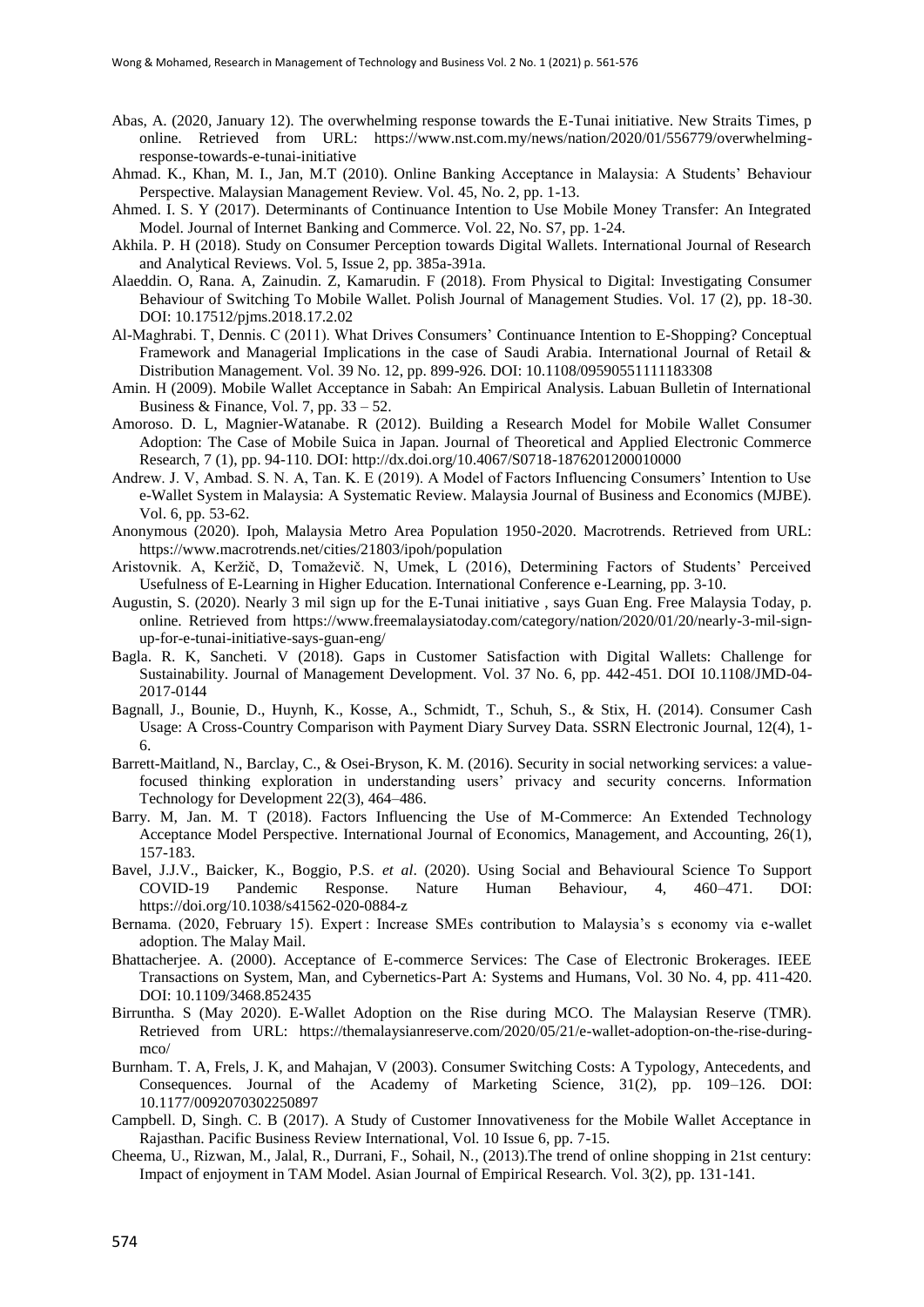- Chen. S. C, Chen. H. H (2009). Determinants of Satisfaction and Continuous Intention towards Self-Service Technologies. Industrial Management & Data Systems, Vol. 109 No. 9, pp. 1248-1263. DOI: 10.1108/02635570911002306
- Chern. Y.X, Kong. S. Y, Lee. S. Y, Ong. C. P (2018). Moving into Cashless Society: Factors Affecting Adoption of E-wallet. Universiti Tunku Abdul Rahman. Faculty Of Business And Finance, Department Of Finance.
- Chin, L.P, Ahmad. Z. A (2015a). Consumers" Intention to Use a Single Platform E-Payment System: A Study among Malaysian Internet and Mobile Banking Users. Journal of Internet Banking and Commerce, 20(1),  $1 - 13$
- Chin. L.P, Ahamd. Z. A (2015b). Perceived Enjoyment and Malaysia Consumers" Intention to Use a Single Platform E-Payment. SHS Web of Conferences. 18, 01009, pp.1-9. DOI:10.1051/shsconf/20151801009
- Chiu. C. M, Chang, C.C, Cheng, H. L, Fang, Y.H. (2009). Determinants of Customer Repurchase Intention in Online Shopping. Online Information Review, Vol. 33 No. 4, pp. 761-84. DOI: 10.1108/14684520910985710
- Cliquet, G., Gonzalez, C., Huré, E., Picot-Coupey, K (2015). From Mobile Phone to Smartphone: What"s New About M-Shopping? In book: Ideas in Marketing: Finding the New and Polishing the Old. Springer International Publishing. pp. 199-202. DOI: 10.1007/978-3-319-10951-0\_72
- Davis. F. D, Bagozzi. R. P, Warshaw. P. R (1989). User Acceptance of Computer Technology: A Comparison of Two Theoretical Models. Institute for Operations Research and the Management Sciences. Vol. 35, No. 8, pp. 982-100. DOI: 10.1287/mnsc.35.8.982
- Davis. F. D, Bagozzi. R. P, Warshaw. P. R. (1992). Extrinsic and Intrinsic Motivation to Use Computers in the Workplace. Journal of Applied Social Psychology. Vol.22, Issue. 14, pp. 1111-1132. doi: 10.1111/j.1559- 1816.1992.tb00945.x
- Diatmika. I.W.B, Irianto. G, Baridwan. Z (2016). Determinants of Behavior Intention Of Accounting Information Systems Based Information Technology Acceptance. Imperial Journal of Interdisciplinary Research, 2(8).
- Dinev, T., Hart, P., & Mullen, M. R. (2008). Internet privacy concerns and beliefs about government surveillance – An empirical investigation. The Journal of Strategic Information Systems, 17(3), 214–233. doi:10.1016/j.jsis.2007.09.002
- Gupta. A (2017). Rise and Evolution of Mobile Wallet in India. International Journal of Management, IT & Engineering. Vol. 7, Issue 11, pp. 194-214.
- Hamari. J (2015). Why Do People Buy Virtual Goods? Attitude toward Virtual Good Purchases versus Game Enjoyment. International Journal of Information Management. Volume 35, Issue 3, pp. 299-308. Retrieved from URL: https://doi.org/10.1016/j.ijinfomgt.2015.01.007
- Harun, H. N, Yunus, A. (2020, August 27). RM 495.4 million has been disbursed through e-Penjana. New Straits Times. Retrieved from URL: https://www.nst.com.my/news/nation/2020/08/619894/rm4954 million-has-been-disbursed-though-e-penjana
- Hossain, M. R., Rasel, M. K., & Talapatra, S. (2014). Increasing Productivity through Facility Layout Improvement using Systematic Layout Planning Pattern Theory. Global Journal of Researches in Engineering: J General Engineering General Engineering, 14(7), 71–75.
- Humbani. M (2018). Consumers" Adoption and Continuance Intention to Use Mobile Payment Services. Department of Marketing Management Hatfield Campus Pretoria.
- Isaac. S, Michael. W. B (1970). Handbook in Research and Evaluation. San Diego, CA, Edits Publishers.
- Jack W., Suri T. (2011). Mobile money: The Economics of M-PESA. The National Bureau of Economic Research (NBER) Working Paper, No. 16721. DOI: 10.3386/w16721
- Jackson. C. M, Chow. S, Leitch. R. A. (2007). Toward an Understanding of the Behavioural Intention to Use an Information System. Decision Sciences 28(2), 357-389. https://doi.org/10.1111/j.1540- 5915.1997.tb01315.x
- Jaradat. M. (2013). Applying the Technology Acceptance Model to the Introduction of Mobile Voting. International Journal of Mobile Learning and Organisation, 7(1), 29-47. DOI: 10.1504/IJMLO.2013.051572
- Jin. C. C, Seong. L. C, Khin. A (2020). Consumers" Behavioural Intention to Accept of the Mobile Wallet Malaysia. Journal of Southwest JiaoTong University. Vol. 55, No. 1, pp. 1-13. DOI: 10.35741/issn.0258- 2724.55.1.3
- Karim. M. W, Haque. A, Ulfy. M. A, Anis. M. Z (2020). Factors Influencing the Use of E-Wallet as a Payment Method among Malaysian Young Adults. Journal of International Business and Management 3(2), pp. 01- 12. DOI: https://doi.org/10.37227/jibm-2020-2-21
- Kasavana. M. L (n.d). Near Field Communication: Innovative Payment Technology. Retrieved from URL: http://www.jgbm.org/page/16%20Michael%20L.%20Kasavana.pdf
- Kotecha. P. S (2018). An Empirical Study of Mobile Wallets in India. Research Guru: Online Journal of Multidisciplinary Subjects (Peer Reviewed), Vol. 11, Issue-4, pp. 605-611.